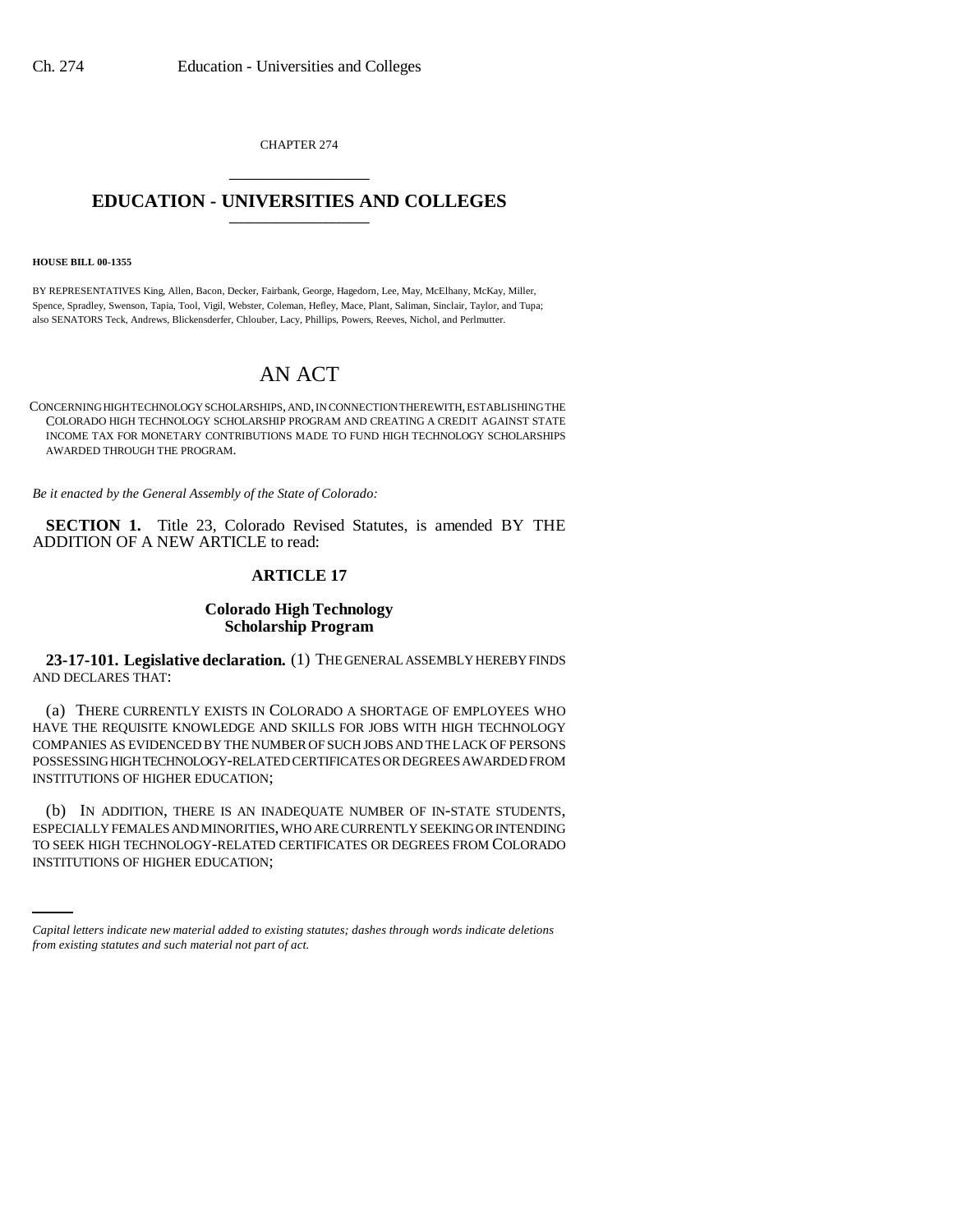(c) AS A RESULT, HIGH TECHNOLOGY COMPANIES IN COLORADO HAVE BEEN FORCED TO HIRE FROM OUTSIDE OF COLORADO AND OUTSIDE OF THE UNITED STATES IN ORDER TO OBTAIN EMPLOYEES WHO HAVE BEEN AWARDED SUCH HIGH TECHNOLOGY-RELATED CERTIFICATES OR DEGREES EVEN THOUGH TO DO SO IS MORE EXPENSIVE AND MORE DIFFICULT THAN HIRING QUALIFIED EMPLOYEES FROM WITHIN COLORADO; AND

(d) IT IS IN THE INTEREST OF THE STATE OF COLORADO AND ITS CITIZENS THAT MORE COLORADO RESIDENTS SHOULD BE ENCOURAGED TO SEEK HIGH TECHNOLOGY-RELATED CERTIFICATES OR DEGREES FROM COLORADO INSTITUTIONS OF HIGHER EDUCATION IN ORDER TO ADDRESS THE GROWING NEEDS OF AN IMPORTANT SEGMENT OF THE STATE'S ECONOMY.

**23-17-102. Definitions.** FOR PURPOSES OF THIS ARTICLE, UNLESS THE CONTEXT OTHERWISE REQUIRES:

(1) "ADVISORY COMMITTEE" MEANS THE HIGH TECHNOLOGY SCHOLARSHIP PROGRAM ADVISORY COMMITTEE CREATED IN SECTION 23-17-105 (1).

(2) "COMMISSION" MEANS THE COLORADO COMMISSION ON HIGHER EDUCATION CREATED PURSUANT TO SECTION 23-1-102.

(3) "EDUCATIONAL EXPENSE" MEANS TUITION, BOOKS, FEES, ROOM AND BOARD, OR ANY OTHER EXPENSE INCURRED AS A DIRECT RESULT OF A PERSON ENROLLING IN A COLORADO INSTITUTION OF HIGHER EDUCATION.

(4) "EXECUTIVE DIRECTOR" MEANS THE EXECUTIVE DIRECTOR OF THE COLORADO COMMISSION ON HIGHER EDUCATION APPOINTED PURSUANT TO SECTION 23-1-110.

(5) "HIGH TECHNOLOGY-RELATED CERTIFICATE OR DEGREE" MEANS A CERTIFICATE, ASSOCIATE'S DEGREE, OR BACHELOR'S DEGREE IN A HIGH TECHNOLOGY FIELD, INCLUDING, BUT NOT LIMITED TO, COMPUTER SCIENCE, ENGINEERING, BUSINESS INFORMATION SYSTEMS, MANAGEMENT INFORMATION TECHNOLOGY, PHYSICS, OR MATHEMATICS.

(6) "IN-STATE STUDENT" MEANS AN IN-STATE STUDENT AS DEFINED IN SECTION  $23 - 7 - 102(5)$ .

(7) "INSTITUTION OF HIGHER EDUCATION" MEANS AN EDUCATIONAL INSTITUTION THAT PROVIDES:

(a) AN EDUCATIONAL PROGRAM FOR WHICH IT AWARDS AT LEAST THE STANDARD BACHELOR'S DEGREE OR NOT LESS THAN A TWO-YEAR EDUCATIONAL PROGRAM THAT IS ACCEPTABLE FOR FULL CREDIT TOWARD SUCH A DEGREE AND THAT IS ACCREDITED BY A REGIONALLY OR NATIONALLY RECOGNIZED ACCREDITING AGENCY OR ASSOCIATION; OR

(b) NOT LESS THAN A ONE-YEAR PROGRAM OF TRAINING TO PREPARE STUDENTS FOR GAINFUL EMPLOYMENT IN A RECOGNIZED OCCUPATION AND, IF A PRIVATE OCCUPATIONAL SCHOOL, HOLDS A CERTIFICATE OF APPROVAL FROM THE PRIVATE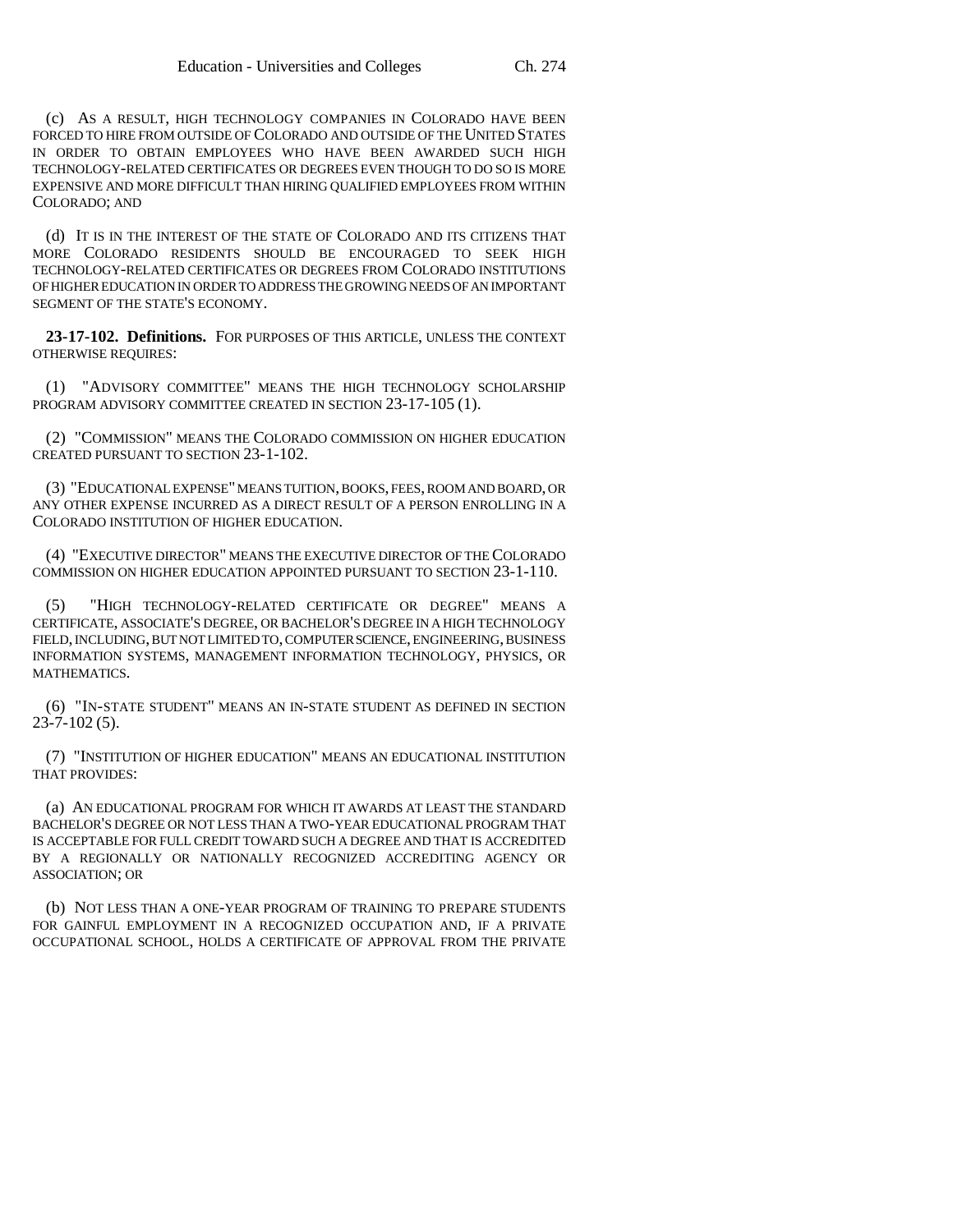OCCUPATIONAL SCHOOL DIVISION IN ACCORDANCE WITH THE PROVISIONS OF ARTICLE 59 OF TITLE 12, C.R.S.

**23-17-103. Colorado high technology scholarship program - creation - award of scholarships.** (1) THERE IS HEREBY CREATED THE COLORADO HIGH TECHNOLOGY SCHOLARSHIP PROGRAM FOR THE PURPOSE OF PROVIDING SCHOLARSHIPS TO DEFRAY THE COST OF EDUCATIONAL EXPENSES OF IN-STATE STUDENTS WHO ENROLL FULL-TIME OR PART-TIME IN COLORADO INSTITUTIONS OF HIGHER EDUCATION FOR THE PURPOSE OF PURSUING A HIGH TECHNOLOGY-RELATED CERTIFICATE OR DEGREE.

(2) THE COMMISSION, IN CONSULTATION WITH THE ADVISORY COMMITTEE, SHALL DETERMINE THE ELIGIBILITY REQUIREMENTS FOR HIGH TECHNOLOGY SCHOLARSHIPS AWARDED UNDER THE COLORADO HIGH TECHNOLOGY SCHOLARSHIP PROGRAM.

(3) INDIVIDUALS WISHING TO APPLY FOR HIGH TECHNOLOGY SCHOLARSHIPS AWARDED PURSUANT TO THIS SECTION SHALL FILE AN APPLICATION WITH THE DEPARTMENT OF HIGHER EDUCATION. SUCH APPLICATION SHALL INCLUDE:

(a) THE NAME AND CURRENT ADDRESS OF THE INDIVIDUAL;

(b) THE COLORADO INSTITUTION OF HIGHER EDUCATION THAT THE INDIVIDUAL IS CURRENTLY ENROLLED IN OR THAT THE INDIVIDUAL HAS BEEN ADMITTED TO AND WILL ENROLL IN DURING THE CURRENT OR IMMEDIATELY SUBSEQUENT ACADEMIC YEAR;

(c) WHETHER THE INDIVIDUAL IS ENROLLED IN OR IS ELIGIBLE TO ENROLL IN A COLORADO INSTITUTION OF HIGHER EDUCATION AS AN IN-STATE STUDENT;

(d) THE HIGH TECHNOLOGY-RELATED CERTIFICATE OR DEGREE THAT THE INDIVIDUAL IS CURRENTLY SEEKING OR IS INTENDING TO SEEK;

(e) AN ESTIMATE OF THE NUMBER OF YEARS BEFORE THE INDIVIDUAL IS AWARDED SAID HIGH TECHNOLOGY-RELATED CERTIFICATE OR DEGREE;

(f) AN ESTIMATE OF THE ANNUAL EDUCATIONAL EXPENSES ANTICIPATED TO BE INCURRED BY THE INDIVIDUAL WHILE SEEKING SAID HIGH TECHNOLOGY-RELATED CERTIFICATE OR DEGREE; AND

(g) SUCH OTHER INFORMATION AS THE DEPARTMENT OF HIGHER EDUCATION MAY REQUIRE.

(4) ALL APPLICATIONS RECEIVED BY THE DEPARTMENT OF HIGHER EDUCATION SHALL BE GIVEN TO THE ADVISORY COMMITTEE.

(5) SCHOLARSHIPS SHALL BE AWARDED BY THE EXECUTIVE DIRECTOR TO SUCH QUALIFIED INDIVIDUALS AND IN SUCH AMOUNTS AS DETERMINED BY THE DEPARTMENT OF HIGHER EDUCATION CONSISTENT WITH THE GUIDELINES ADOPTED BY THE ADVISORY COMMITTEE PURSUANT TO SECTION 23-17-105 AND ANY LIMITATIONS IMPOSED BY AN INDIVIDUAL OR ENTITY MAKING CONTRIBUTIONS TO THE COLORADO HIGH TECHNOLOGY SCHOLARSHIP PROGRAM PURSUANT TO SECTION 23-17-104. PRIMARY CONSIDERATION IN THE DETERMINATION OF AWARDS SHALL BE BASED ON THE QUALIFIED INDIVIDUAL'S FINANCIAL NEED. SCHOLARSHIPS SO AWARDED SHALL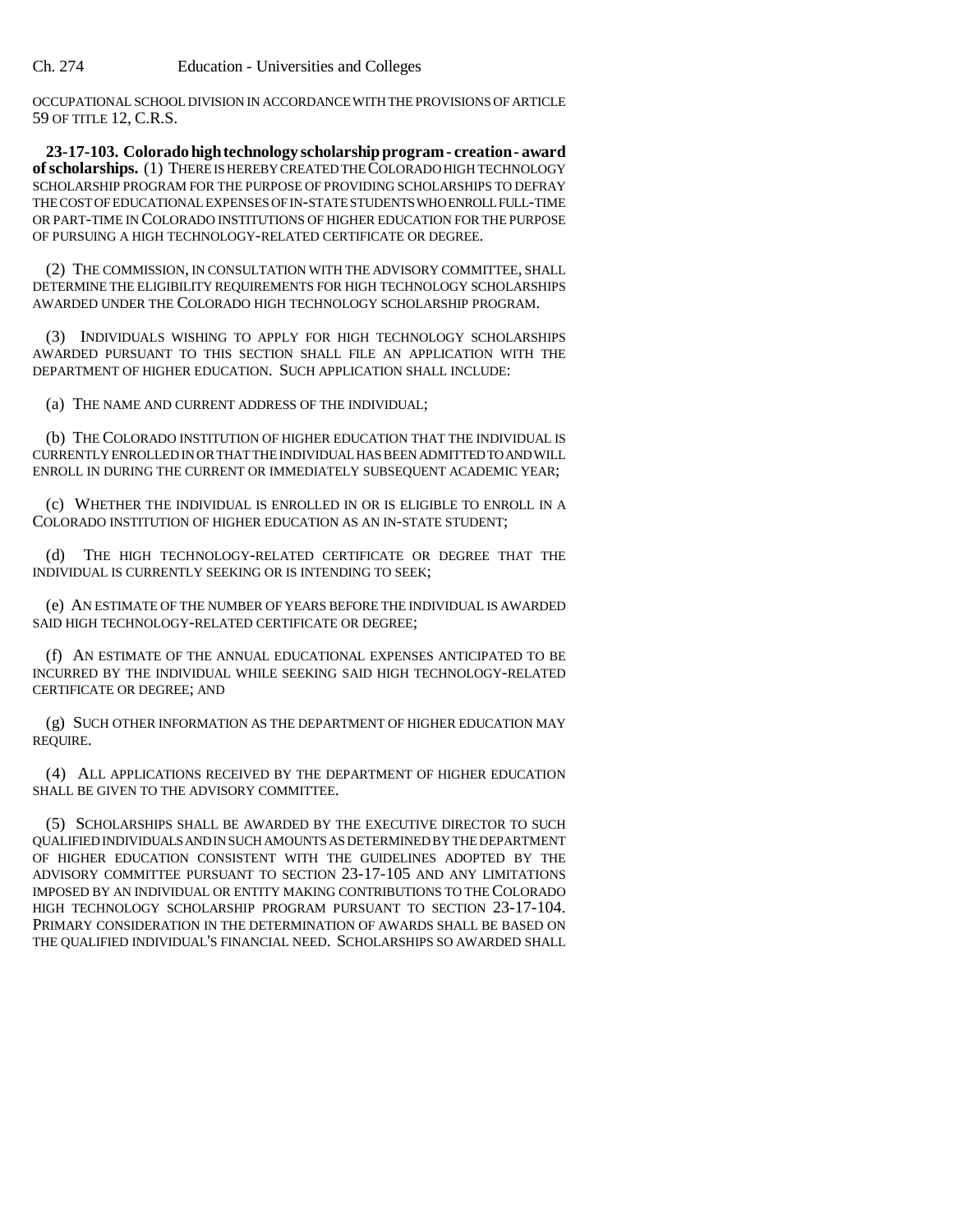BE PAID FROM MONEYS IN THE HIGH TECHNOLOGY SCHOLARSHIP FUND CREATED IN SECTION 23-17-106 (1).

**23-17-104. Department of higher education - contributions to Colorado high technology scholarship program.** THE DEPARTMENT OF HIGHER EDUCATION IS AUTHORIZED TO ACCEPT MONETARY CONTRIBUTIONS FROM PRIVATE SOURCES, INCLUDING, BUT NOT LIMITED TO, INDIVIDUALS AND HIGH TECHNOLOGY COMPANIES, CORPORATIONS, AND PARTNERSHIPS TO FUND SCHOLARSHIPS AWARDED THROUGH THE COLORADO HIGH TECHNOLOGY SCHOLARSHIP PROGRAM ESTABLISHED PURSUANT TO THIS ARTICLE. IN MAKING SUCH A MONETARY CONTRIBUTION, THE INDIVIDUAL OR ENTITY MAY SPECIFY THAT SUCH CONTRIBUTION BE USED ONLY TO AWARD HIGH TECHNOLOGY SCHOLARSHIPS FOR QUALIFIED STUDENTS ENROLLED AT ONE OR MORE COLORADO INSTITUTIONS OF HIGHER EDUCATION DESIGNATED BY SUCH INDIVIDUAL OR ENTITY. THE DEPARTMENT OF HIGHER EDUCATION SHALL PROVIDE A CERTIFICATE TO ANY INDIVIDUAL OR ENTITY THAT MAKES A MONETARY CONTRIBUTION TO THE COLORADO HIGH TECHNOLOGY SCHOLARSHIP PROGRAM. SUCH CERTIFICATE SHALL INCLUDE THE NAME OF THE INDIVIDUAL OR ENTITY MAKING THE MONETARY CONTRIBUTION, THE AMOUNT OF THE MONETARY CONTRIBUTION, AND SUCH ADDITIONAL INFORMATION AS THE DEPARTMENT OF REVENUE MAY REQUIRE BY RULE.

**23-17-105. High technology scholarship program advisory committee creation - repeal.** (1) (a) THERE IS HEREBY CREATED IN THE DEPARTMENT OF HIGHER EDUCATION THE HIGH TECHNOLOGY SCHOLARSHIP PROGRAM ADVISORY COMMITTEE. THE ADVISORY COMMITTEE SHALL ESTABLISH GENERAL GUIDELINES TO BE USED BY THE DEPARTMENT OF HIGHER EDUCATION IN AWARDING SCHOLARSHIPS PURSUANT TO SECTION 23-17-103. THE ADVISORY COMMITTEE SHALL CONSIST OF SEVEN MEMBERS, FIVE OF WHOM SHALL BE APPOINTED BY THE GOVERNOR, WITH THE CONSENT OF THE SENATE, ONE OF WHOM SHALL BE THE CHIEF TECHNOLOGY OFFICER OF THE OFFICE OF INNOVATION AND TECHNOLOGY, OR HIS OR HER DESIGNEE, AND ONE OF WHOM SHALL BE THE EXECUTIVE DIRECTOR, OR HIS OR HER DESIGNEE.

(b) THE MEMBERS APPOINTED BY THE GOVERNOR SHALL BE RESIDENTS OF COLORADO, SHALL REPRESENT DIFFERENT GEOGRAPHIC AREAS OF THE STATE, AND SHALL HAVE EXPERTISE OR KNOWLEDGE IN THE AREA OF HIGH TECHNOLOGY.

(c) IN ADDITION, AT LEAST ONE MEMBER APPOINTED BY THE GOVERNOR SHALL BE A MEMBER OF THE GOVERNOR'S COMMISSION ON SCIENCE AND TECHNOLOGY AND AT LEAST ONE MEMBER APPOINTED BY THE GOVERNOR SHALL BE SELECTED FROM A LIST OF NOMINEES SUBMITTED BY THE AMERICAN ELECTRONICS ASSOCIATION.

(2) THE APPOINTED MEMBERS OF THE ADVISORY COMMITTEE SHALL SERVE TERMS OF TWO YEARS AND NO APPOINTED MEMBER SHALL SERVE MORE THAN TWO CONSECUTIVE TERMS.

(3) THE ADVISORY COMMITTEE SHALL MEET AS OFTEN AS NECESSARY TO CARRY OUT ITS DUTIES UNDER THIS ARTICLE, BUT NOT LESS THAN ONCE A YEAR.

(4) MEMBERS OF THE ADVISORY COMMITTEE SHALL RECEIVE NO COMPENSATION FOR ATTENDANCE AT OFFICIAL MEETINGS BUT SHALL RECEIVE REIMBURSEMENT FOR ACTUAL AND NECESSARY EXPENSES INCURRED IN THE CONDUCT OF OFFICIAL BUSINESS.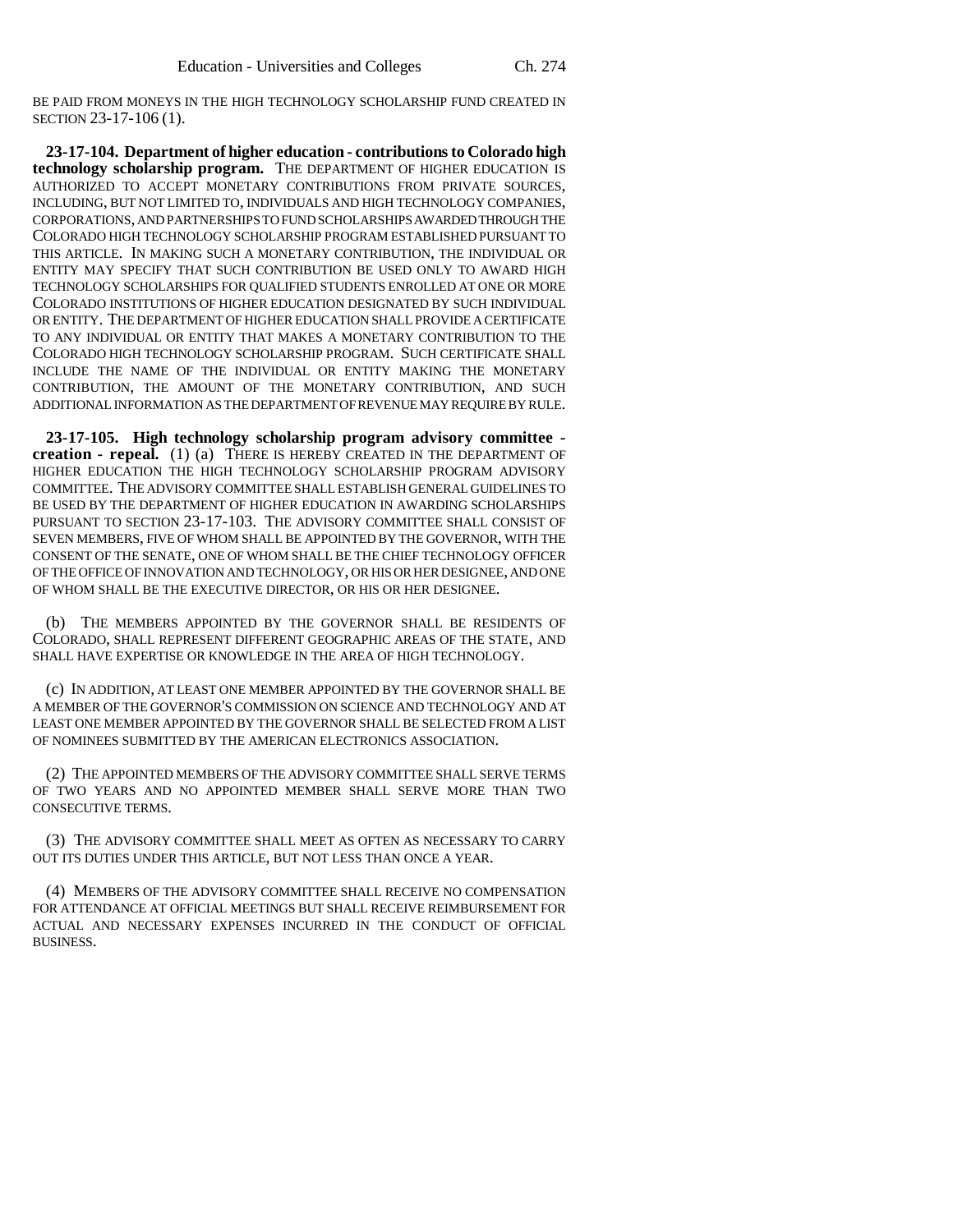(5) (a) THIS SECTION IS REPEALED, EFFECTIVE JULY 1, 2010.

(b) PRIOR TO SAID REPEAL, THE ADVISORY COMMITTEE SHALL BE REVIEWED AS PROVIDED IN SECTION 2-3-1203, C.R.S.

**23-17-106. High technology scholarship fund - creation.** (1) THERE IS HEREBY CREATED IN THE STATE TREASURY THE HIGH TECHNOLOGY SCHOLARSHIP FUND. ALL MONETARY CONTRIBUTIONS RECEIVED BY THE DEPARTMENT OF HIGHER EDUCATION FOR THE PURPOSE OF FUNDING HIGH TECHNOLOGY SCHOLARSHIPS AWARDED FROM THE FUND SHALL BE TRANSMITTED BY THE DEPARTMENT TO THE STATE TREASURER AND CREDITED TO THE HIGH TECHNOLOGY SCHOLARSHIP FUND.

(2) THE MONEYS IN THE FUND ARE HEREBY CONTINUOUSLY APPROPRIATED TO THE DEPARTMENT OF HIGHER EDUCATION FOR THE PURPOSE OF PROVIDING HIGH TECHNOLOGY SCHOLARSHIPS IN ACCORDANCE WITH SECTION 23-17-103 AND FOR THE DIRECT AND INDIRECT COSTS OF THE DEPARTMENT IN ADMINISTERING THE COLORADO HIGH TECHNOLOGY SCHOLARSHIP PROGRAM. HOWEVER, IN NO EVENT SHALL MORE THAN FIVE PERCENT OF THE MONEYS CREDITED TO THE FUND BE EXPENDED FOR THE ADMINISTRATIVE COSTS OF THE DEPARTMENT.

(3) ALL INTEREST DERIVED FROM THE DEPOSIT AND INVESTMENT OF MONEYS IN THE FUND SHALL BE CREDITED TO THE FUND. AT THE END OF ANY FISCAL YEAR, ALL UNEXPENDED AND UNENCUMBERED MONEYS IN THE FUND SHALL REMAIN IN THE FUND AND SHALL NOT BE CREDITED OR TRANSFERRED TO THE GENERAL FUND OR ANY OTHER FUND.

**SECTION 2.** Part 5 of article 22 of title 39, Colorado Revised Statutes, is amended BY THE ADDITION OF A NEW SECTION to read:

**39-22-523. Credit against tax - contributions to high technology scholarship program - mechanism to refund excess state revenues.** (1) EXCEPT AS OTHERWISE PROVIDED IN THIS SECTION, FOR INCOME TAX YEARS COMMENCING ON OR AFTER JANUARY 1, 2001, IF, BASED ON THE FINANCIAL REPORT PREPARED BY THE CONTROLLER IN ACCORDANCE WITH SECTION 24-77-106.5,C.R.S., THE CONTROLLER CERTIFIES THAT THE AMOUNT OF STATE REVENUES FOR THE STATE FISCAL YEAR ENDING IN THAT INCOME TAX YEAR EXCEEDS THE LIMITATION ON STATE FISCAL YEAR SPENDING IMPOSED BY SECTION 20 (7)(a) OF ARTICLE X OF THE STATE CONSTITUTION AND THE VOTERS STATEWIDE EITHER HAVE NOT AUTHORIZED THE STATE TO RETAIN AND SPEND ALL OF THE EXCESS STATE REVENUES OR HAVE AUTHORIZED THE STATE TO RETAIN AND SPEND ONLY A PORTION OF THE EXCESS STATE REVENUES FOR THAT FISCAL YEAR, THERE SHALL BE ALLOWED TO ANY TAXPAYER AS A CREDIT AGAINST THE TAX IMPOSED BY THIS ARTICLE AN AMOUNT EQUAL TO TWENTY-FIVE PERCENT OF THE TOTAL MONETARY CONTRIBUTIONS MADE DURING THE INCOME TAX YEAR BY THE TAXPAYER TO THE COLORADO HIGH TECHNOLOGY SCHOLARSHIP PROGRAM CREATED PURSUANT TO SECTION 23-17-103 (1), C.R.S., FOR WHICH A CERTIFICATE HAS BEEN ISSUED BY THE DEPARTMENT OF HIGHER EDUCATION IN ACCORDANCE WITH SECTION 23-17-104, C.R.S. HOWEVER, IN NO EVENT SHALL THE AMOUNT OF THE CREDIT ALLOWED TO ANY TAXPAYER PURSUANT TO THIS SECTION EXCEED AN AMOUNT EQUAL TO FIFTEEN PERCENT OF THE AMOUNT OF INCOME TAXES DUE ON THE INCOME OF THE TAXPAYER IN THE INCOME TAX YEAR FOR WHICH THE CREDIT IS BEING CLAIMED.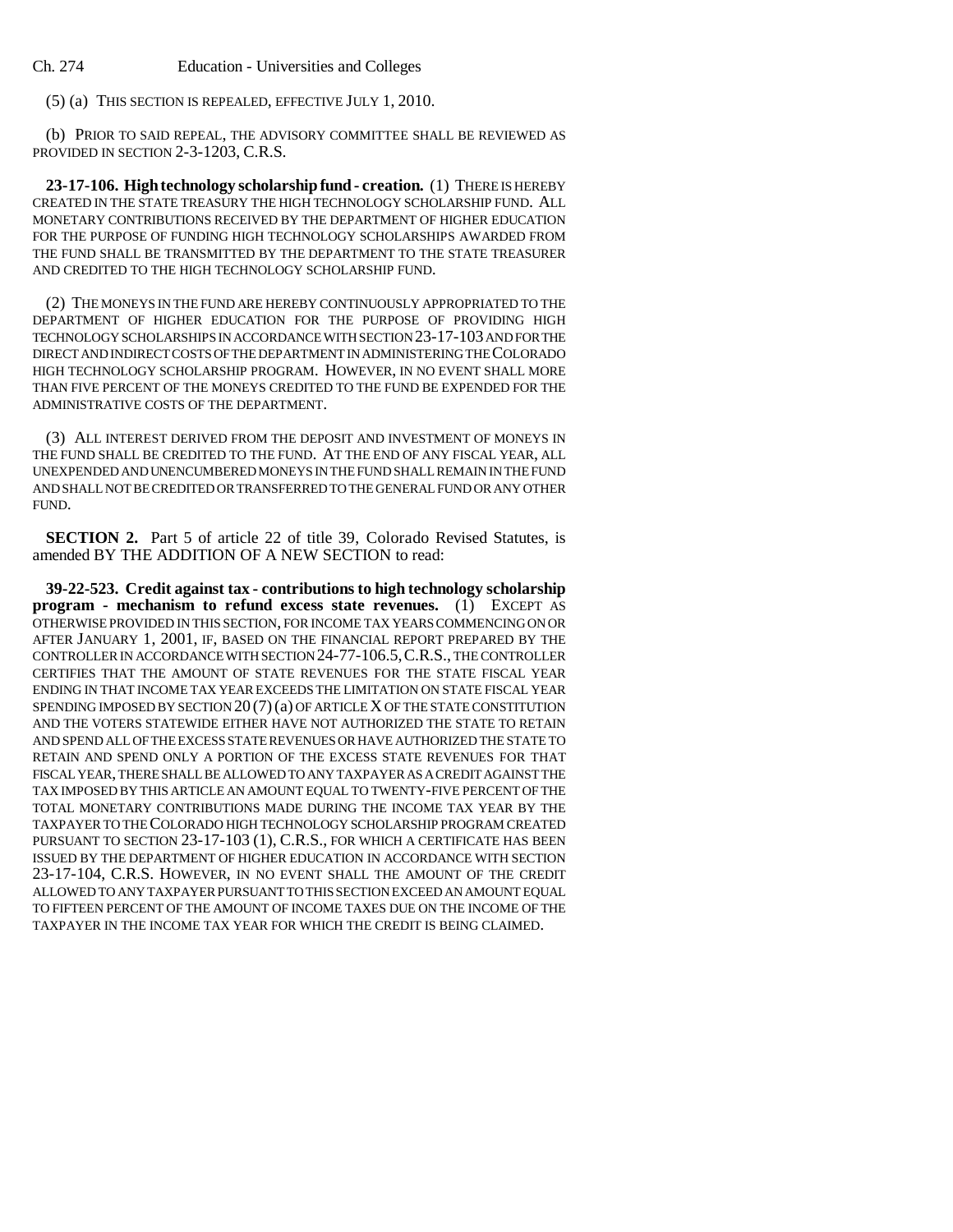(2) IN THE CASE OF A PARTNERSHIP, S CORPORATION, OR OTHER SIMILAR PASS-THROUGH ENTITY THAT MAKES A MONETARY CONTRIBUTION TO THE COLORADO HIGH TECHNOLOGY SCHOLARSHIP PROGRAM AS AN ENTITY, THE AMOUNT OF THE CREDIT ALLOWED PURSUANT TO SUBSECTION (1) OF THIS SECTION SHALL BE ALLOCATED TO THE ENTITY'S PARTNERS OR SHAREHOLDERS IN PROPORTION TO THE PARTNERS' OR SHAREHOLDERS' DISTRIBUTIVE SHARES OF INCOME FROM SUCH ENTITY.

(3) (a) IF, BASED ON THE FINANCIAL REPORT PREPARED BY THE CONTROLLER IN ACCORDANCE WITH SECTION 24-77-106.5,C.R.S., THE CONTROLLER CERTIFIES THAT THE AMOUNT OF STATE REVENUES FOR ANY STATE FISCAL YEAR COMMENCING ON OR AFTER JULY 1, 2000, EXCEEDS THE LIMITATION ON STATE FISCAL YEAR SPENDING IMPOSED BY SECTION  $20(7)(a)$  OF ARTICLE X OF THE STATE CONSTITUTION FOR THAT FISCAL YEAR BY LESS THAN THREE HUNDRED THIRTY MILLION DOLLARS, AS ADJUSTED PURSUANT TO PARAGRAPH (b) OF THIS SUBSECTION (3), THEN THE CREDIT AUTHORIZED BY SUBSECTION (1) OF THIS SECTION SHALL NOT BE ALLOWED FOR THE INCOME TAX YEAR IN WHICH SAID STATE FISCAL YEAR ENDED.

(b) (I) NO LATER THAN OCTOBER 1 OF ANY GIVEN CALENDAR YEAR COMMENCING ON OR AFTER JANUARY 1, 2001, THE EXECUTIVE DIRECTOR SHALL ANNUALLY ADJUST THE DOLLAR AMOUNT SPECIFIED IN PARAGRAPH (a) OF THIS SUBSECTION (3) TO REFLECT THE RATE OF GROWTH OF COLORADO PERSONAL INCOME FOR THE CALENDAR YEAR IMMEDIATELY PRECEDING THE CALENDAR YEAR IN WHICH SUCH ADJUSTMENT IS MADE. FOR PURPOSES OF THIS SUBPARAGRAPH (I), "THE RATE OF GROWTH OF COLORADO PERSONAL INCOME" MEANS THE PERCENTAGE CHANGE BETWEEN THE MOST RECENT PUBLISHED ANNUAL ESTIMATE OF TOTAL PERSONAL INCOME FOR COLORADO, AS DEFINED AND OFFICIALLY REPORTED BY THE BUREAU OF ECONOMIC ANALYSIS IN THE UNITED STATES DEPARTMENT OF COMMERCE FOR THE CALENDAR YEAR IMMEDIATELY PRECEDING THE CALENDAR YEAR IN WHICH THE ADJUSTMENT IS MADE AND THE MOST RECENT PUBLISHED ANNUAL ESTIMATE OF TOTAL PERSONAL INCOME FOR COLORADO, AS DEFINED AND OFFICIALLY REPORTED BY THE BUREAU OF ECONOMIC ANALYSIS IN THE UNITED STATES DEPARTMENT OF COMMERCE FOR THE CALENDAR YEAR PRIOR TO THE CALENDAR YEAR IMMEDIATELY PRECEDING THE CALENDAR YEAR IN WHICH THE ADJUSTMENT IS MADE.

(II) UPON CALCULATING THE ADJUSTMENT OF SAID DOLLAR AMOUNT IN ACCORDANCE WITH SUBPARAGRAPH (I) OF THIS PARAGRAPH (b), THE EXECUTIVE DIRECTOR SHALL NOTIFY IN WRITING THE EXECUTIVE COMMITTEE OF THE LEGISLATIVE COUNCIL CREATED PURSUANT TO SECTION 2-3-301 (1), C.R.S., OF THE ADJUSTED DOLLAR AMOUNT AND THE BASIS FOR THE ADJUSTMENT. SUCH WRITTEN NOTIFICATION SHALL BE GIVEN WITHIN FIVE WORKING DAYS AFTER SUCH CALCULATION IS COMPLETED, BUT SUCH WRITTEN NOTIFICATION SHALL BE GIVEN NO LATER THAN OCTOBER 1 OF THE CALENDAR YEAR.

(III) IT IS THE FUNCTION OF THE EXECUTIVE COMMITTEE OF THE LEGISLATIVE COUNCIL TO REVIEW AND APPROVE OR DISAPPROVE SUCH ADJUSTMENT OF SAID DOLLAR AMOUNT WITHIN TWENTY DAYS AFTER RECEIPT OF SUCH WRITTEN NOTIFICATION FROM THE EXECUTIVE DIRECTOR. ANY ADJUSTMENT THAT IS NOT APPROVED OR DISAPPROVED BY THE EXECUTIVE COMMITTEE WITHIN SAID TWENTY DAYS SHALL BE AUTOMATICALLY APPROVED; EXCEPT THAT, IF WITHIN SAID TWENTY DAYS THE EXECUTIVE COMMITTEE SCHEDULES A HEARING ON SUCH ADJUSTMENT, SUCH AUTOMATIC APPROVAL SHALL NOT OCCUR UNLESS THE EXECUTIVE COMMITTEE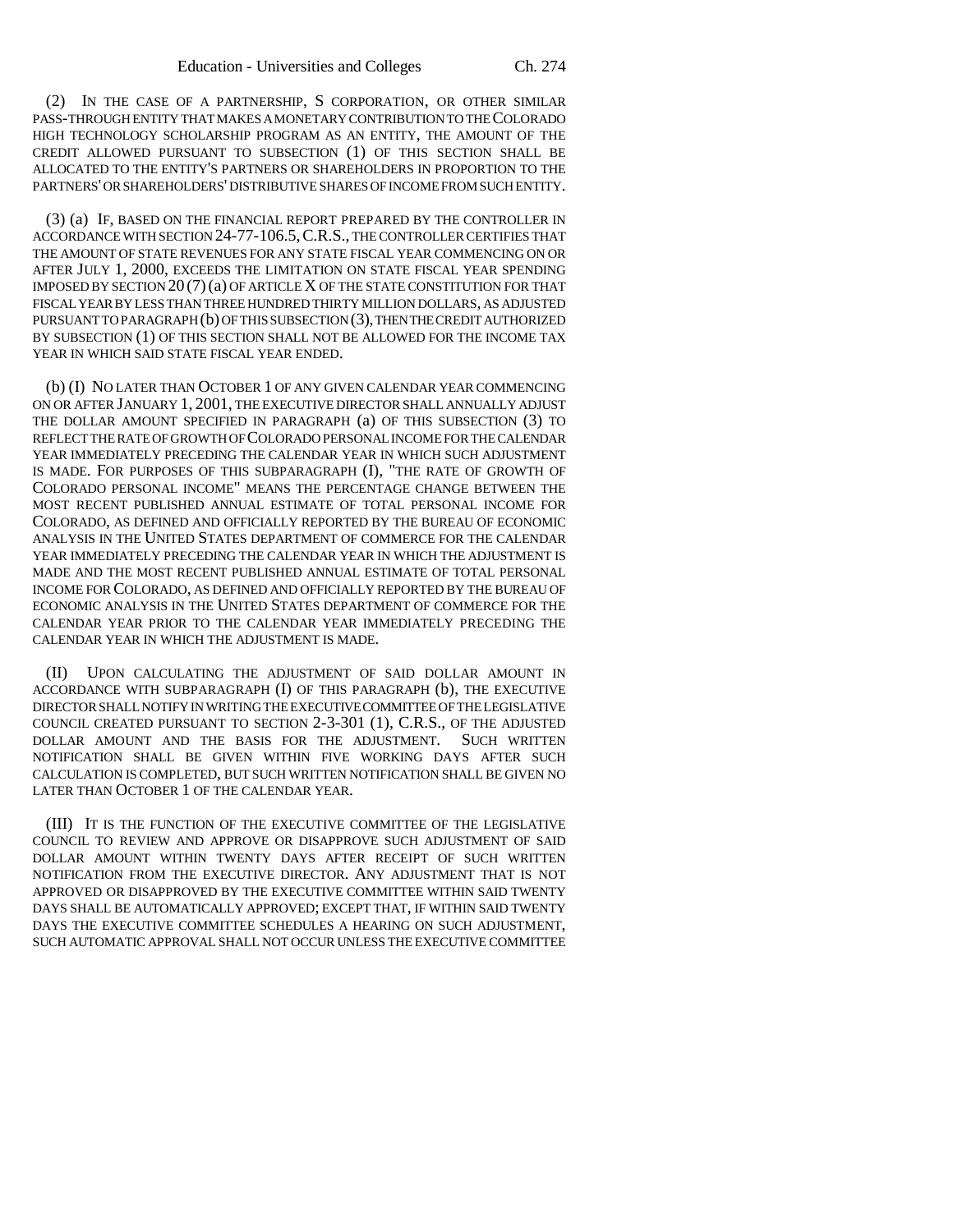DOES NOT APPROVE OR DISAPPROVE SUCH ADJUSTMENT AFTER THE CONCLUSION OF SUCH HEARING. ANY HEARING CONDUCTED BY THE EXECUTIVE COMMITTEE PURSUANT TO THIS SUBPARAGRAPH (III) SHALL BE CONCLUDED NO LATER THAN TWENTY-FIVE DAYS AFTER RECEIPT OF SUCH WRITTEN NOTIFICATION FROM THE EXECUTIVE DIRECTOR.

(IV) (A) IF THE EXECUTIVE COMMITTEE OF THE LEGISLATIVE COUNCIL DISAPPROVES ANY ADJUSTMENT OF SAID DOLLAR AMOUNT CALCULATED BY THE EXECUTIVE DIRECTOR PURSUANT TO THIS PARAGRAPH (b), THE EXECUTIVE COMMITTEE SHALL SPECIFY SUCH ADJUSTED DOLLAR AMOUNT TO BE UTILIZED BY THE EXECUTIVE DIRECTOR. ANY ADJUSTED DOLLAR AMOUNT SPECIFIED BY THE EXECUTIVE COMMITTEE PURSUANT TO THIS SUB-SUBPARAGRAPH (A) SHALL BE CALCULATED IN ACCORDANCE WITH THE PROVISIONS OF THIS PARAGRAPH (b).

(B) FOR THE PURPOSE OF DETERMINING WHETHER THE CREDIT AUTHORIZED BY SUBSECTION (1) OF THIS SECTION IS TO BE ALLOWED FOR ANY GIVEN INCOME TAX YEAR, THE EXECUTIVE DIRECTOR SHALL NOT UTILIZE ANY ADJUSTED DOLLAR AMOUNT THAT HAS NOT BEEN APPROVED PURSUANT TO SUBPARAGRAPH (III) OF THIS PARAGRAPH (b) OR OTHERWISE SPECIFIED PURSUANT TO SUB-SUBPARAGRAPH (A) OF THIS SUBPARAGRAPH (IV).

(V) IF ONE OR MORE BALLOT QUESTIONS ARE SUBMITTED TO THE VOTERS AT A STATEWIDE ELECTION TO BE HELD IN NOVEMBER OF ANY CALENDAR YEAR COMMENCING ON OR AFTER JANUARY 1, 2001, THAT SEEK AUTHORIZATION FOR THE STATE TO RETAIN AND SPEND ALL OR ANY PORTION OF THE AMOUNT OF EXCESS STATE REVENUES FOR THE STATE FISCAL YEAR ENDING DURING SAID CALENDAR YEAR, THE EXECUTIVE DIRECTOR SHALL NOT DETERMINE WHETHER THE CREDIT AUTHORIZED BY SUBSECTION (1) OF THIS SECTION SHALL BE ALLOWED AND SHALL NOT PROMULGATE RULES CONTAINING SAID CREDIT UNTIL THE IMPACT OF THE RESULTS OF SAID ELECTION ON THE AMOUNT OF THE EXCESS STATE REVENUES TO BE REFUNDED IS ASCERTAINED.

(4) ANY CREDIT ALLOWED FOR ANY GIVEN TAXABLE YEAR PURSUANT TO THIS SECTION SHALL BE PUBLISHED IN RULES PROMULGATED BY THE EXECUTIVE DIRECTOR OF THE DEPARTMENT OF REVENUE IN ACCORDANCE WITH ARTICLE 4 OF TITLE 24, C.R.S., AND SHALL BE INCLUDED IN INCOME TAX FORMS FOR THAT TAXABLE YEAR.

(5) THE GENERAL ASSEMBLY FINDS AND DECLARES THAT AN INCOME TAX CREDIT FOR MONETARY CONTRIBUTIONS TO FUND SCHOLARSHIPS THROUGH THE COLORADO HIGH TECHNOLOGY SCHOLARSHIP PROGRAM IS A REASONABLE METHOD OF REFUNDING A PORTION OF THE EXCESS STATE REVENUES REQUIRED TO BE REFUNDED IN ACCORDANCE WITH SECTION 20 (7) (d) OF ARTICLE X OF THE STATE CONSTITUTION.

**SECTION 3.** 39-22-104 (3), Colorado Revised Statutes, is amended BY THE ADDITION OF A NEW PARAGRAPH to read:

**39-22-104. Income tax imposed on individuals, estates, and trusts - single** rate. (3) There shall be added to the federal taxable income:

(h) FOR THE INCOME TAX YEARS COMMENCING ON OR AFTER JANUARY 1, 2001, AN AMOUNT EQUAL TO THE DEDUCTION ALLOWED BY SECTION 170 OF THE INTERNAL REVENUE CODE TO THE EXTENT SUCH DEDUCTION INCLUDES A MONETARY